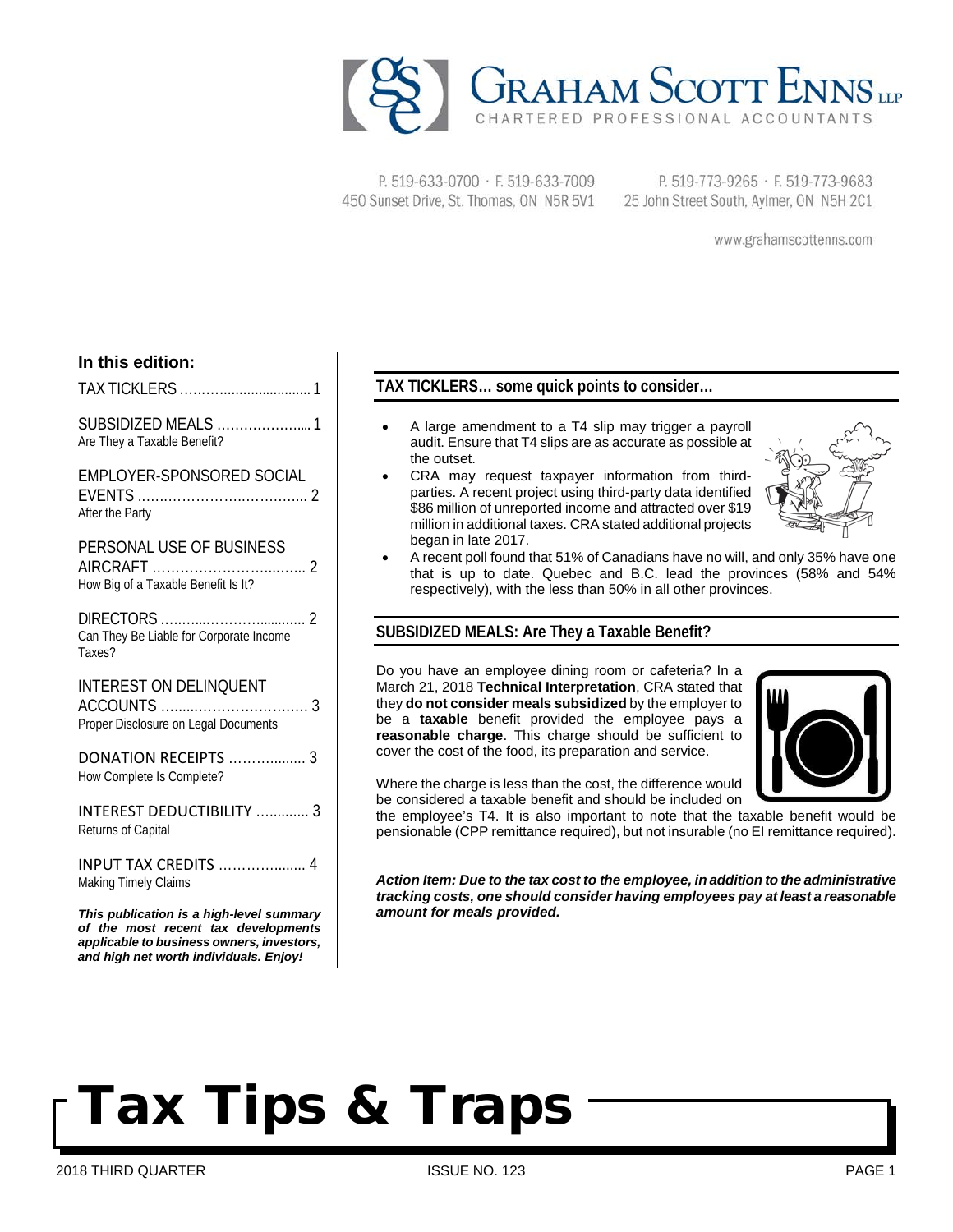## **EMPLOYER-SPONSORED SOCIAL EVENTS: After the Party**



In an April 9, 2018 French **Technical Interpretation**, CRA clarified their position on **taxable benefits** arising from **employersponsored social events, such as a holiday party or other event**.

Where the **cost** of the social event **does not exceed \$150/person** (previously the limit was \$100), excluding incidentals such as transportation, taxi fares and accommodations, there would be **no taxable benefit to employees**. CRA indicated that the cost should be computed **per person who attended**, and **not per person invited**.

If the cost exceeds \$150/person, the entire amount, including the additional cost, is a taxable benefit to the employee. In these cases, only employees attending the function would be subject to the taxable benefit.

*Action Item: Ensure the cost of employer-sponsored events do not exceed this threshold to avoid a surprise tax cost for employees.*

## **PERSONAL USE OF BUSINESS AIRCRAFT: How Big of a Taxable Benefit Is It?**

A **CRA communication** dated March 7, 2018 provided updated **commentary** on **taxable benefits** arising from the **personal use** of a **business aircraft**.



CRA categorized the types of flights into three groups, as follows:

- **Mixed-use flights** If a shareholder or employee takes a flight which has a clear business purpose, they would not generally be subject to a taxable benefit. An individual's purpose is a question of fact. If others take the same flight (such as a non-employee spouse or child) for purely personal **purposes**, the **taxable benefit** would be equal to the **highest priced ticket** available for an equivalent **commercial flight** available in the open market for the accompanying individual(s).
- **Full personal use flights** Where there is no business purpose to the flight, the shareholders or employees will be considered to have received a **taxable benefit** equal to the price of a **charter** on an **equivalent aircraft** for an **equivalent flight** in the **open market** (split amongst relevant individuals on the flight). Limited exceptions may apply where an open market charter is not a viable option.

• **Full personal use by non-arm's length persons** – For shareholders or employees who do **not act at arm's length** with the business (such as an owner who controls the business), **where** the **aircraft** is used **primarily for personal purposes** relative to the aircraft's total use, the **taxable benefit** will equal their **portion** of the aircraft's **operating costs plus** an **available-for-use amount**. The available-for-use amount is computed as the original cost multiplied by the prescribed interest rate for the percentage of personal usage. The available-for-use amount on leased aircrafts is based on the monthly leasing costs of the actual usage multiplied by the proportion of personal usage.

Taxable benefits in respect of passengers that are nonemployee family members or friends would be assessed on the shareholder or employee.

*Action Item: If employees are using a business aircraft for personal use, attention should be paid to whether employment benefits are being properly calculated and reported.* 

**DIRECTORS: Can They Be Liable for Corporate Income Taxes?**



A December 11, 2017 **Tax Court of Canada** case examined whether a taxpayer was liable for **unpaid income taxes** of the **corporation** of which he was a **director**. CRA's assessment was based on the assertion that the taxpayer was a **legal representative** of the corporation and had **distributed assets of the corporation** without having first obtained

a **clearance certificate from CRA**.

A clearance certificate essentially confirms that the **corporation** has **paid all** amounts of **tax, interest and penalties** it owed to CRA at the time the certificate was issued. Legal representatives that fail to get a clearance certificate before distributing property may be liable for any unpaid amounts, up to the value of the property distributed.

#### **Taxpayer wins**

The Court examined whether the taxpayer was a legal representative and **personally liable** for the corporation's unpaid taxes. The **definition** of a legal representative does **not specifically include directors**, despite naming many other persons (e.g. a receiver, a liquidator, a trustee, and an executor). While a **director could become a receiver** or liquidator for a corporation, carrying out the **usual activities of a director**, such as declaring dividends, **would not** result in the director being a **"legal representative"**.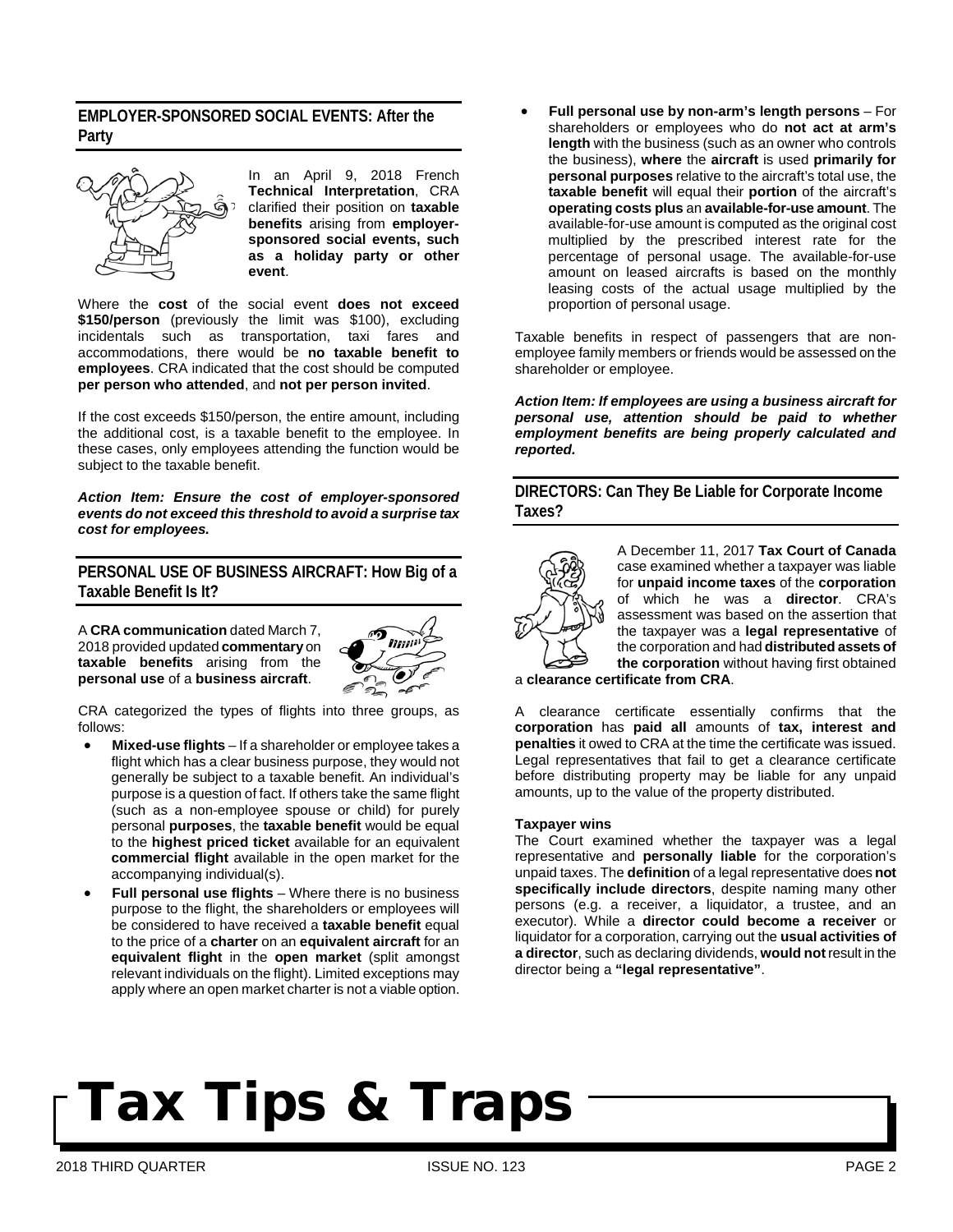#### A director could **become a legal representative** where:

- a. **additional powers** beyond directorship have been legally granted or, if not legally granted, were available and assumed;
- b. these additional powers allowed the **legal representative** to legally and factually dissolve (**wind-up**) and **liquidate the corporation**; and
- c. by virtue of these powers, the director **liquidated the assets** of the corporation.

In this case, **no such legal powers** had been conferred or exercised. The taxpayer was not considered to be the corporation's legal representative. Also, the corporation **had not been dissolved**. As such, the taxpayer was **not personally liable** for unpaid corporate income taxes.

*Action Item: If you are a director and legal representative of a corporation, ensure that you are properly protected if distributing assets.* 

## **INTEREST ON DELINQUENT ACCOUNTS: Proper Disclosure on Legal Documents**

In a November 10, 2017 **Alberta Court of Queen's Bench** case, the **amount** of a **creditor's claim** was challenged after an uncontested default judgment. The claim **included interest** calculated at 1% per month as stated in the contract. However, where a **rate is not stated in per annum terms**, the **legal maximum** is capped at **5% annually** under the **Canada Interest Act**. Therefore, the interest payable was legally capped at 5% per year, rather than the 1% per month specified by the contract.



#### *Action Item: If stating interest rates in legal contracts, ensure to also state them in per annum terms.*

### **DONATION RECEIPTS: How Complete Is Complete?**



Charities should ensure that any **donation receipts** issued are **fully compliant** with the tax rules. Failure to do so may result in the donor being denied a charitable donation if reviewed by CRA. This could cause operational and goodwill problems for the charity.

#### **Receipts** for **cash gifts** must have the following:

- a statement that it is an official receipt for income tax purposes;
- the name and address of the charity as on file with CRA;
- a unique serial number;
- the registration number issued by CRA;
- the location (city, town, municipality) where the receipt was issued;
- the date or year the gift was received and the date the receipt was issued;
- the full name, including middle initial, and address of the donor;
- the amount of the gift:
- the amount and description of an[y advantage](https://www.canada.ca/en/revenue-agency/services/charities-giving/charities/charities-giving-glossary.html#advantage) received by the donor;
- the [eligible amount of the gift;](https://www.canada.ca/en/revenue-agency/services/charities-giving/charities/charities-giving-glossary.html#eligamt)
- the signature of an individual authorized by the charity to acknowledge gifts; and
- the name and website address of CRA.

#### **Receipts** for **non-cash gifts** must also include:

- the date the gift was received (if not already included);
- a brief description of the gift received by the charity; and
- the name and address of the appraiser (if the gift was appraised).

The amount of a non-cash gift must be the fair market value of the gift at the time the gift was made.

Effective **March 31, 2019**, **charities** and qualified donees must **include** the **new website** address of CRA, [www.canada.ca/charities-giving](http://www.canada.ca/charities-giving) on **all donation receipts**. This follows the move of various old Federal Government websites to the new official [www.canada.ca](http://www.canada.ca/) website.

*Action Item: If you are involved with a charity, ensure properly completed donation receipts are being distributed.*

## **INTEREST DEDUCTIBILITY: Returns of Capital**



In an April 20, 2018 **Tax Court of Canada** case, at issue was whether the taxpayer could deduct **interest incurred** in 2013, 2014 and 2015 related to **\$300,000 borrowed** in 2007 **to purchase mutual funds**. From 2007- 2015, the taxpayer received a **return of capital** from the funds, totalling \$196,850 over the period. A return of capital is

essentially a return of the taxpayer's original investment. The taxpayer used **some proceeds** to **reduce** the **loan principal**, but the **majority** was used for **personal purposes**.

#### **Taxpayer loses**

The Court examined whether there was a **sufficiently direct link** between the **borrowed money** and its **current use** in respect of gaining or producing income from the investments.